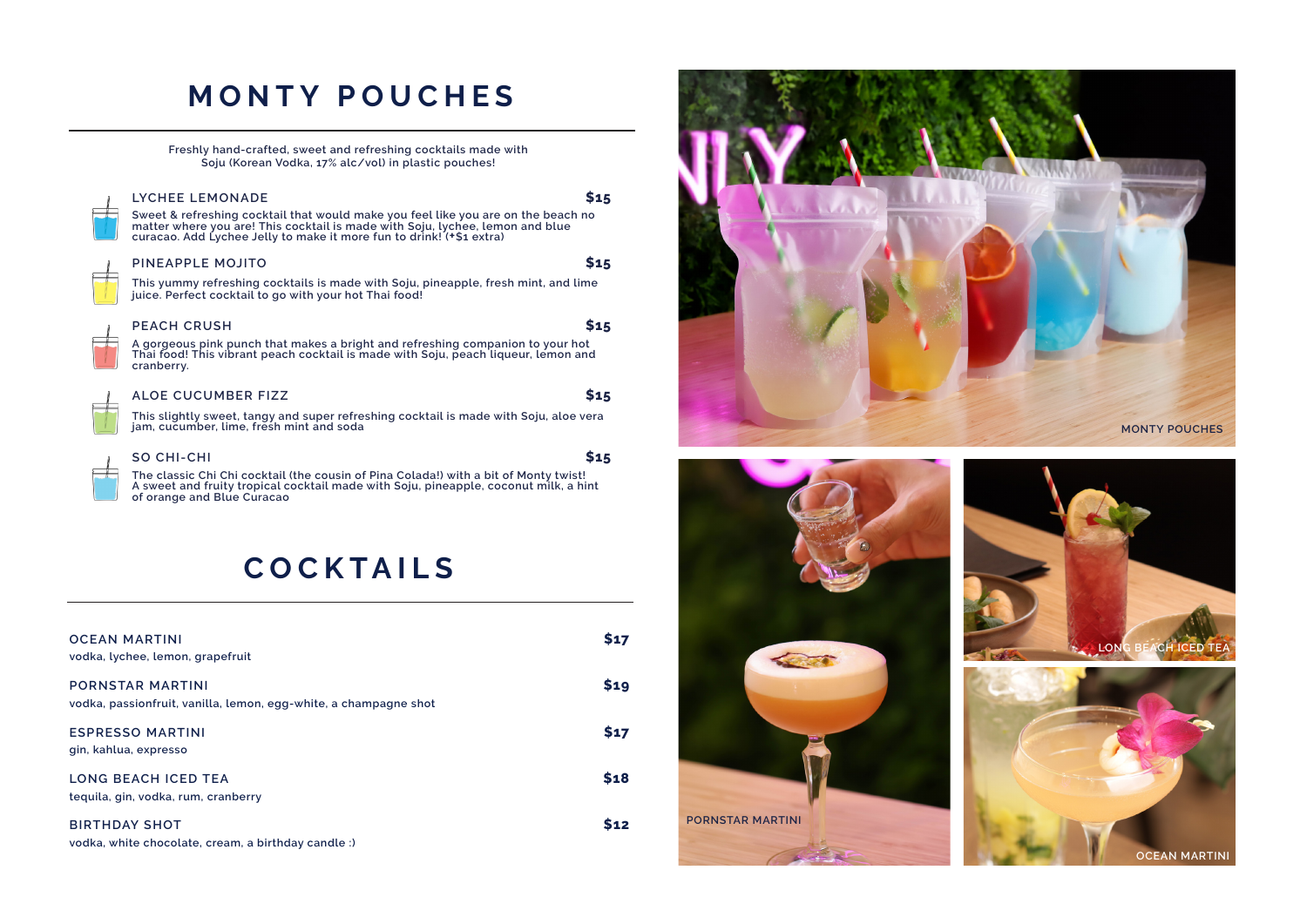## **SPIRITS**

| SMIRNOFF RED LABEL VODKA   | \$7.00 |
|----------------------------|--------|
| GREY GOOSE VODKA           | \$8.00 |
| <b>BOMBAY SAPPHIRE GIN</b> | \$8.00 |
| JOSE CUERVO SILVER TEQUILA | \$8.00 |
| BACARDI WHITE RUM          | \$8.00 |

### **LIQUEURS**

| <b>BAILEYS</b>   | \$7.00 |
|------------------|--------|
| <b>KAHLUA</b>    | \$7.00 |
| <b>TIA MARIA</b> | \$7.00 |
| <b>MALIBU</b>    | \$7.00 |
| <b>COINTREAU</b> | \$7.00 |
| <b>CAMPARI</b>   | \$7.00 |

### **WHISKY**

| JOHNNIE WALKER BLACK      | \$7.00 |
|---------------------------|--------|
| JAMISON IRISH WHISKY      | \$7.00 |
| <b>MAKER'S MARK</b>       | \$7.00 |
| <b>JACK DANIEL'S</b>      | \$7.00 |
| <b>CANADIAN CLUB</b>      | \$7.00 |
| <b>GLENFIDDICH 12 YRS</b> | \$8.00 |
|                           |        |

#### **MIXER**

| COKE, COKE ZERO, DIET COKE, MILK                                           | \$3.00 |
|----------------------------------------------------------------------------|--------|
| TONIC WATER, SODA WATER, GINGER BEAR, ORANGE, PINEAPPLE OR CRANBERRY JUICE | \$4.00 |

### **WINE**

### **SPARKLING** I **MOSCATO**

| THORN CLARKE BRUT CUVEE SPARKLING 375ML<br>Eden Valley, SA           | \$19.00                     |
|----------------------------------------------------------------------|-----------------------------|
| BROWN BROTHERS PROSECCO 200ML<br>King Valley, VIC                    | \$12.50                     |
| MOJO SPARKLING CHARDONNAY PINOT NOIR NV<br><b>Adelaide Hills, SA</b> | \$35.00                     |
| MOJO MOSCATO<br>South Australia                                      | \$33.00<br>by glass $$8.50$ |

### **WHITE**

| TIM GRAMP WATERVALE RIESLING                          | \$34.00          |
|-------------------------------------------------------|------------------|
| Clare valley, SA                                      | by glass $$8.90$ |
| TOTARA SAUVIGNON BLANC                                | \$35.00          |
| Marborough, NZ                                        | by glass $$9.00$ |
| <b>BLACK COTTAGE PINOT GRIS</b>                       | \$34.00          |
| Marborough, NZ                                        | by glass $$8.90$ |
| BELLA MODELLA 'LA FARFALLA' PINOT GRIGIO              | \$35.00          |
| Veneto, Italy                                         | by glass $$9.00$ |
| LEEUWIN ESTATE CLASSIC DRY WHITE                      | \$32.00          |
| Margaret River, WA                                    | by glass $$8.50$ |
| <b>CREDARO FIVE TALES CHARDONNAY</b>                  | \$35.00          |
| Margaret River, WA                                    | by glass $$9.00$ |
| <b>MANDALA ESTATE CHARDONNAY</b><br>Yarra Valley, VIC | \$42.00          |

**Each wine has been carefully seleced to compliment Thai cuisine**

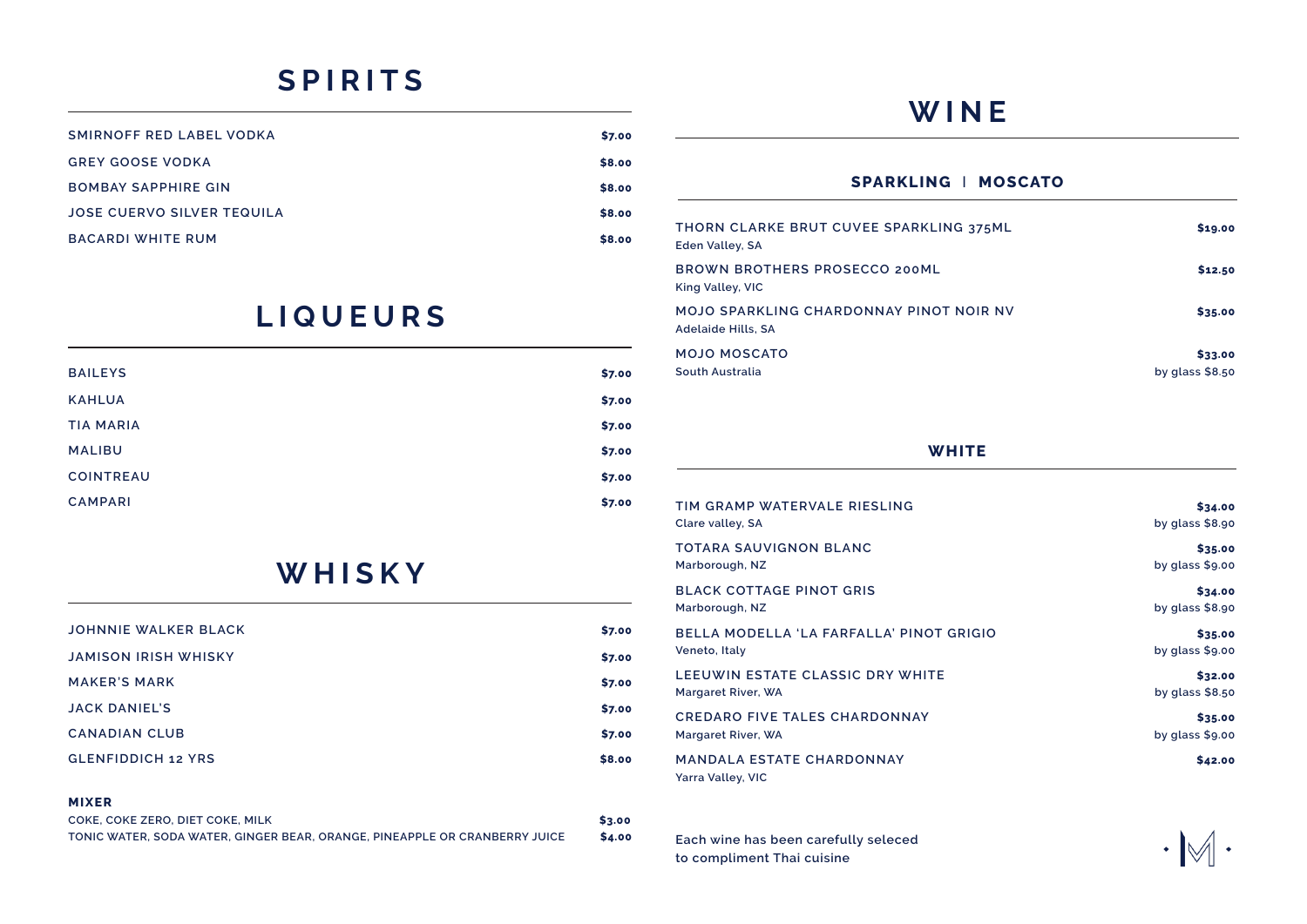### **BEER**

| EL DESPERADO ROSE                            | \$34.00          |
|----------------------------------------------|------------------|
| Mornington Peninsula, VIC                    | by glass $$8.90$ |
| <b>STORM BAY PINOT NOIR</b>                  | \$35.00          |
| <b>Coal River, TAS</b>                       | by glass $$9.00$ |
| CATALINA SOUNDS PINOT NOIR<br>Marborough, NZ | \$42.00          |
| BRAVE SOULS THE ABLE SEAMAN GSM              | \$35.00          |
| Barossa Valley, SA                           | by glass $$9.00$ |
| MOUNTADAM 550 SHIRAZ                         | \$33.00          |
| Barossa Valley, SA                           | by glass $$8.50$ |
| LEEUWIN ESTATE SIBLINGS SHIRAZ               | \$36.00          |
| Margaret River, WA                           | by glass $$9.00$ |
| PLANTAGENET THREE LIONS CABERNET MERLOT      | \$33.00          |
| Great Southern, WA                           | by glass $$8.50$ |
| PARKER ESTATE CABERNET SAUVIGNON             | \$35.00          |
| Coonawarra, SA                               | by glass $$9.00$ |

| SINGHA (THAILAND)                      | \$8.00 |
|----------------------------------------|--------|
| CHANG (THAILAND)                       | \$8.00 |
| CORONA EXTRA                           | \$8.00 |
| <b>VICTORIA BITTER</b>                 | \$7.50 |
| <b>JAMES BOAG'S PREMIUM LAGER</b>      | \$7.50 |
| <b>CASCADE PREMIUM LIGHT</b>           | \$7.00 |
| COOPERS ORIGINAL PALE ALE              | \$8.00 |
| JAMES SQUIRE ONE FIFTY LASHES PALE ALE | \$8.00 |
| <b>BULMERS ORIGINAL APPLE CIDER</b>    | \$8.00 |

 $\cdot \mathbb{M}$  .

### **HOUSE RED / WHITE**

**HOUSE WINES OF THE WEEK please ask our staff for the selections :) by glass \$7.90**